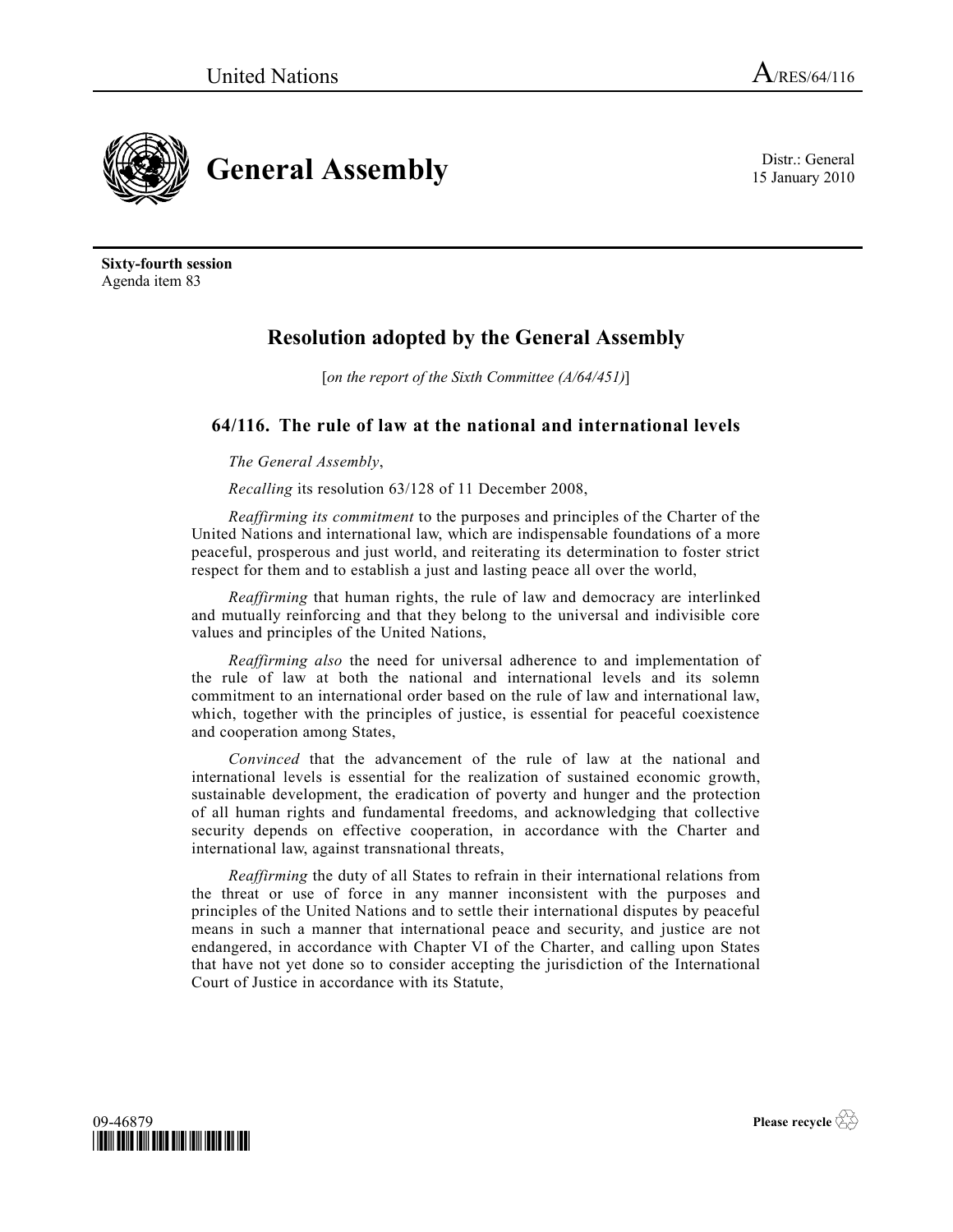*Convinced* that the promotion of and respect for the rule of law at the national and international levels, as well as justice and good governance, should guide the activities of the United Nations and of its Member States,

*Recalling* paragraph 134 (*e*) of the 2005 World Summit Outcome,<sup>1</sup>

1. *Takes note* of the annual report of the Secretary-General on strengthening and coordinating United Nations rule of law activities;<sup>2</sup>

2. *Reaffirms* the role of the General Assembly in encouraging the progressive development of international law and its codification, and reaffirms further that States shall abide by all their obligations under international law;

3. *Stresses* the importance of adherence to the rule of law at the national level, and the need to strengthen support to Member States, upon their request, in the domestic implementation of their respective international obligations through enhanced technical assistance and capacity-building, based on greater coordination and coherence within the United Nations system and among donors, and calls for greater evaluation of the effectiveness of such activities;

4. *Calls upon* the United Nations system to systematically address, as appropriate, aspects of the rule of law in relevant activities, recognizing the importance of the rule of law to virtually all areas of United Nations engagement;

5. *Expresses full support* for the overall coordination and coherence role of the Rule of Law Coordination and Resource Group within the United Nations system within existing mandates, supported by the Rule of Law Unit in the Executive Office of the Secretary-General, under the leadership of the Deputy Secretary-General;

6. *Requests* the Secretary-General to submit his next annual report on United Nations rule of law activities, in accordance with paragraph 5 of resolution 63/128, taking note of paragraph 97 of the report;<sup>2</sup>

7. *Welcomes* the dialogue initiated by the Rule of Law Coordination and Resource Group and the Rule of Law Unit with Member States on the topic "Promoting the rule of law at the international level", and calls for the continuation of this dialogue with a view to fostering the rule of law at the international level;

8. *Encourages* the Secretary-General and the United Nations system to accord high priority to rule of law activities;

9. *Invites* the International Court of Justice, the United Nations Commission on International Trade Law and the International Law Commission to continue to comment, in their respective reports to the General Assembly, on their current roles in promoting the rule of law;

10. *Invites* the Rule of Law Coordination and Resource Group and the Rule of Law Unit to continue to interact with Member States on a regular basis, in particular in informal briefings;

11. *Stresses* the need to provide the Rule of Law Unit with the necessary funding and staff in order to enable it to carry out its tasks in an effective and sustainable manner and urges the Secretary-General and Member States to continue to support the functioning of the Unit;

**\_\_\_\_\_\_\_\_\_\_\_\_\_\_\_** <sup>1</sup> See resolution 60/1.

 $^{2}$  A/64/298.